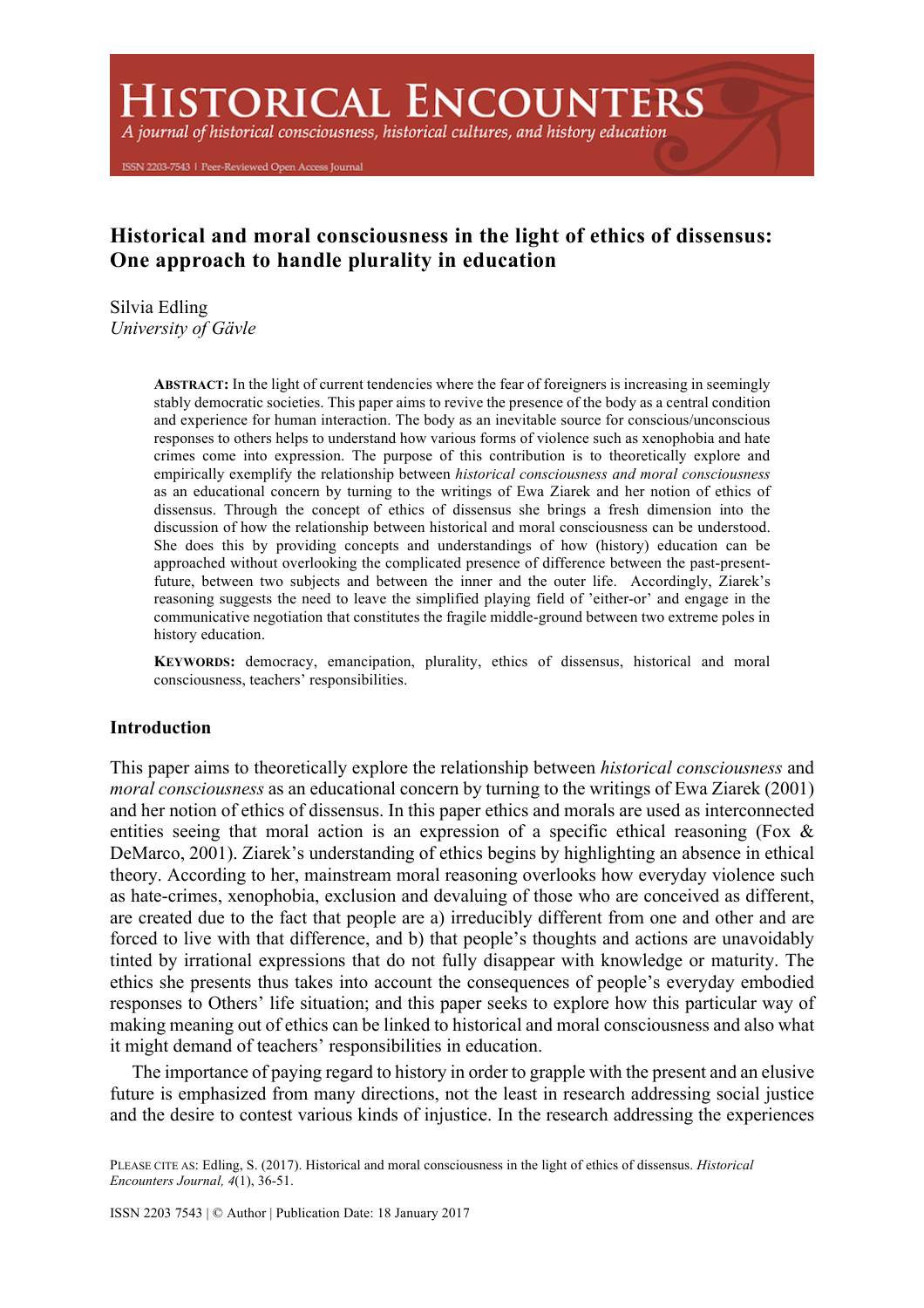and conditions of people and groups of people it is frequently pointed out that universalism, neutrality and de-contextual approaches to history and morality are insufficient to handle different forms of injustices and accordingly that issues concerning plurality, context, and embodiment are imperative to address (see for instance, Coole, 1993; Cudd, 2006; Fanon, 1963; Lloyd, 1983; Pinar, 2008; Said, 1994). It is argued here that one means in which to oppose the harm of individuals and groups of people is by becoming aware of how present individuals' life conditions are unavoidably entangled in past goings-on and how this awareness opens up possibilities to change the future for the better (Pinar, 2012). Violence towards those who are considered as different from a group's norms has probably existed as long as there have been humans, but it has taken different expressions and has been more or less accepted depending on time and context (see for instance Chenoweth, Lawrence, & Stathis, 2010; Estrada, 2010; Sifton, 2015).

At the end of the Second World War, Europe and other western countries came to an agreement that the large scale brutalities of the two wars needed to be counteracted by creating a democratic system and hence a space in which plurality was considered as an essential dimension vital to protect (Weedon, 1999, chapter 1). This does not mean all democratic nations look the same or that violence in democratic countries is erased. Rather what is stressed here is that democracy as a political system carries with it an ambition to pay regard to pluralism, counteract violence, and secure peace contrary to many other political systems. Approximately half of the earth's population live in democracies (Economist, 2014) and many countries today strive to become democracies (Pharr & Putnam, 2000). After the Second World War, education in Sweden was singled out as one of the most important organs to foster democratic citizens and guarantee that the cruelty of war was to be kept at a distance (SOU, 1948, p. 27). The democratic communities aiming to secure peace and justice that were established after 1945 are however very fragile, seeing that violence is a multifaceted phenomenon that can come into expression in various ways. Rather than adhering to mainstream reasoning claiming that various forms of violence can be categorized and combated isolated from one and other Hamby and Grynch (2013) show in their study how violence is created in the flow of life in ways that interconnects various dimensions and levels, such as individual, social, and political. This implies more attentiveness to the consequences in the present where the borders between care and cruelty are so easy to cross (Igra, 2011) and violence takes form through an intersection of various fields such as terrorism and war, everyday racism, hate-speech, violation, and discrimination, and through the consequences of political and economic systems - where some political and economic systems risks harming certain groups of people more than others (e.g.Young, 1990; Žižek, 2008).

Although a majority of the European population remains in favor of democracy, many countries with a long experience of democracy face an increased dissatisfaction with this form of governing today (Dalton, 2004; Hay, 2007; Mair, 2913; Pharr & Putnam, 2000; Putnam, 2000; Stoker, 2010) as well as an upsurge of intolerance and violence towards those who are considered as foreigners (BRÅ, 2014; Fernbrant, 2013). Parallel with these trends various societies are to a higher degree than previous ones are influenced by simplified populist rhetoric based on a binary logic of black and white that risks leading to extreme standpoints of what is right and wrong in ways that overlook nuances in social life (Lukacs, 2005), and universalism due to various conjoined forces such as conservatism and nationalism that share similar characteristics, namely to preserve a single order in ways that oppose plurality (Apple, 2011; Stephen J Ball, 2008). This, without claiming that there are not differences between various advocators of conservatism and nationalism. The moral implications that can be learnt from history constitutes one important responsibility for education to prepare citizens willing to fight for a peaceful future (Karlegärd, 1984; Rüsen, 2001). Using democracy and the desire to oppose various forms of violence as a foreshadow it becomes of interest to re-examine how moral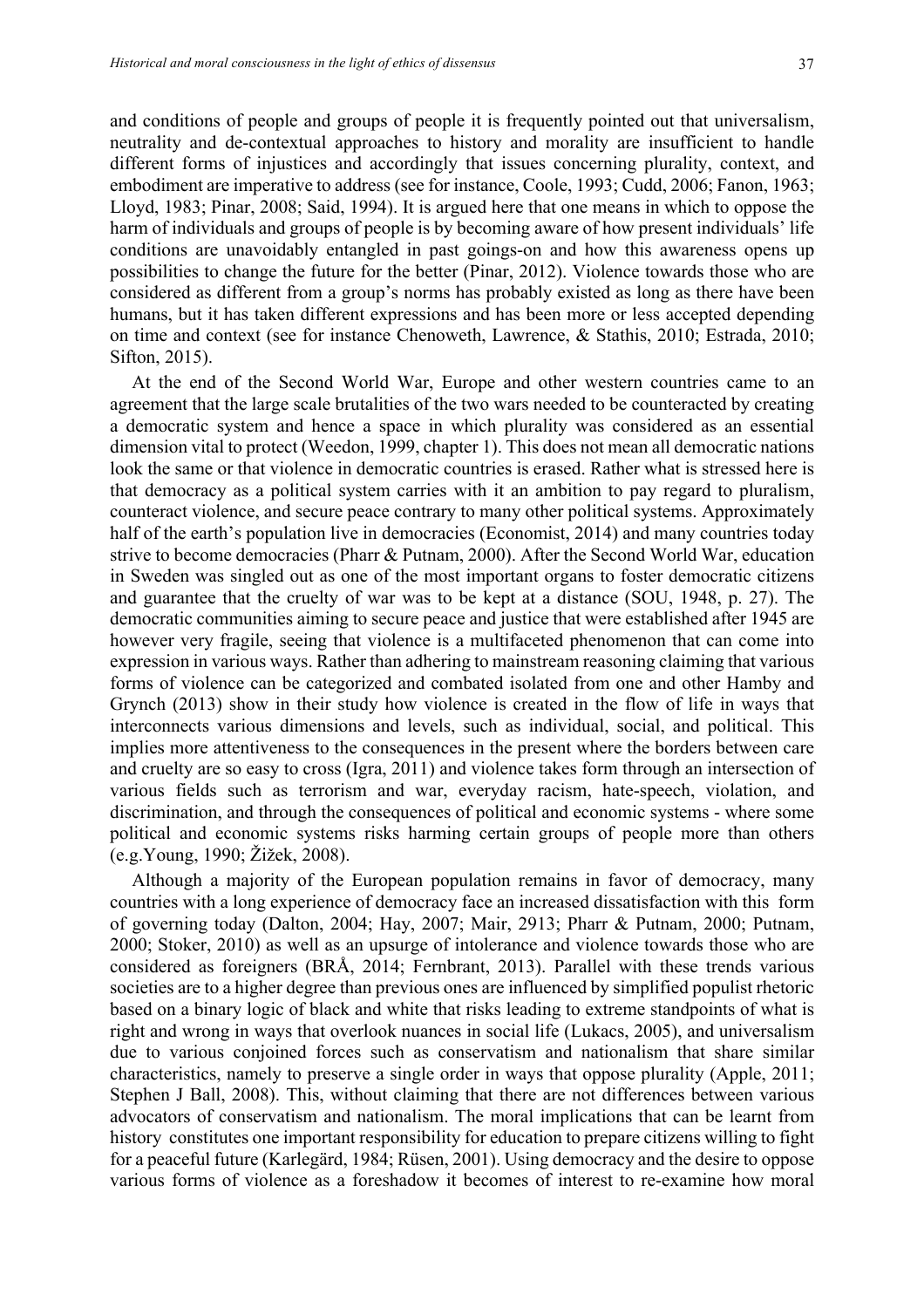consciousness and historical consciousness in education can be understood and developed in ways that does not overlook plurality and embodied reactions.

Drawing on Ewa Ziarek's ethics of dissensus this paper asks how a connection between history and ethics in education can be comprehended that does not overlook the presence of the embodied Other? More precisely: a) How does Ziarek describe an ethics of dissensus in relation to moral and historical consciousness, b) what kind of teacher responsibilities can be drawn from her specific relationship between history and ethics, and c) how does the connection between ethics of dissensus, and dissensus of history described by Ziarek contribute in understanding the relationship between moral and historical consciousness in education?

This paper is divided into three parts: a background, results and a discussion/conclusion. In the background an overview of the concepts moral consciousness and historical consciousness is discussed in relation to the notion of plurality. In the second part of the paper the link between morality and history is examined by highlighting Ewa Ziarek's descriptions of an ethics of dissensus and its bonds to history. Furthermore, the reasoning is here placed in affiliation to teacher responsibilities exemplified by empirical examples. The paper ends with a brief discussion where the results are placed in dialogue to previous research about moral consciousness and historical consciousness.

#### **The question of plurality in relation to moral and historical consciousness**

This section discusses the place and features of plurality within the fields of moral and historical consciousness. Plurality is here grasped as a question of group difference, as a difference between unique individuals (Mouffe, 2000) and as a difference between the individuals' conscious and subconscious image of self (Todd, 2003). This suggests that plurality, from a historical perspective can also be about both past historical perspectives and plural ways of grasping the past in the present (Klein, 2010).From this way of reasoning plurality, in itself, is neither good nor bad, comes in many forms and is an intrinsic and thus unavoidable part of human life and every social order. What needs to be stressed though is that there are major differences in how social orders – including education – have approached the presence of plurality.

Documentations of history and morality can be understood as human made *narratives of history*. The word narrative signals that history and moral in a sense are human fabrications through language. Klein (2010) distinguishes between *open* and *closed narratives*. A closed narrative of history, and morality can be comprehended as a story that forces a universal and narrow meaning of the past, and right/wrong without questioning what is excluded and included in that narrative. Contrary to a closed narrative an open narrative pays regard to various stories that make it possible to approach historical phenomena, and moral from various angles that render the multilayered creation and re-creation of communities to become visible. In the very brief overview of research regarding moral and historical consciousness and their relationship to plurality can be interpreted with the help of the concepts *closed narratives* and *open narratives*.

Moral consciousness and plurality

Moral consciousness can broadly be described as: "(1) capacity – one's fundamental ability to discern good and evil, (2) process – as the discovering of what makes for being a good person, what particular action is right and wrong, the process of being formed and informed, and (3) judgment – following inquiry and leading to judgment…The word conscience is defined as a state of moral awareness a compass directing our behavior according to the moral fitness of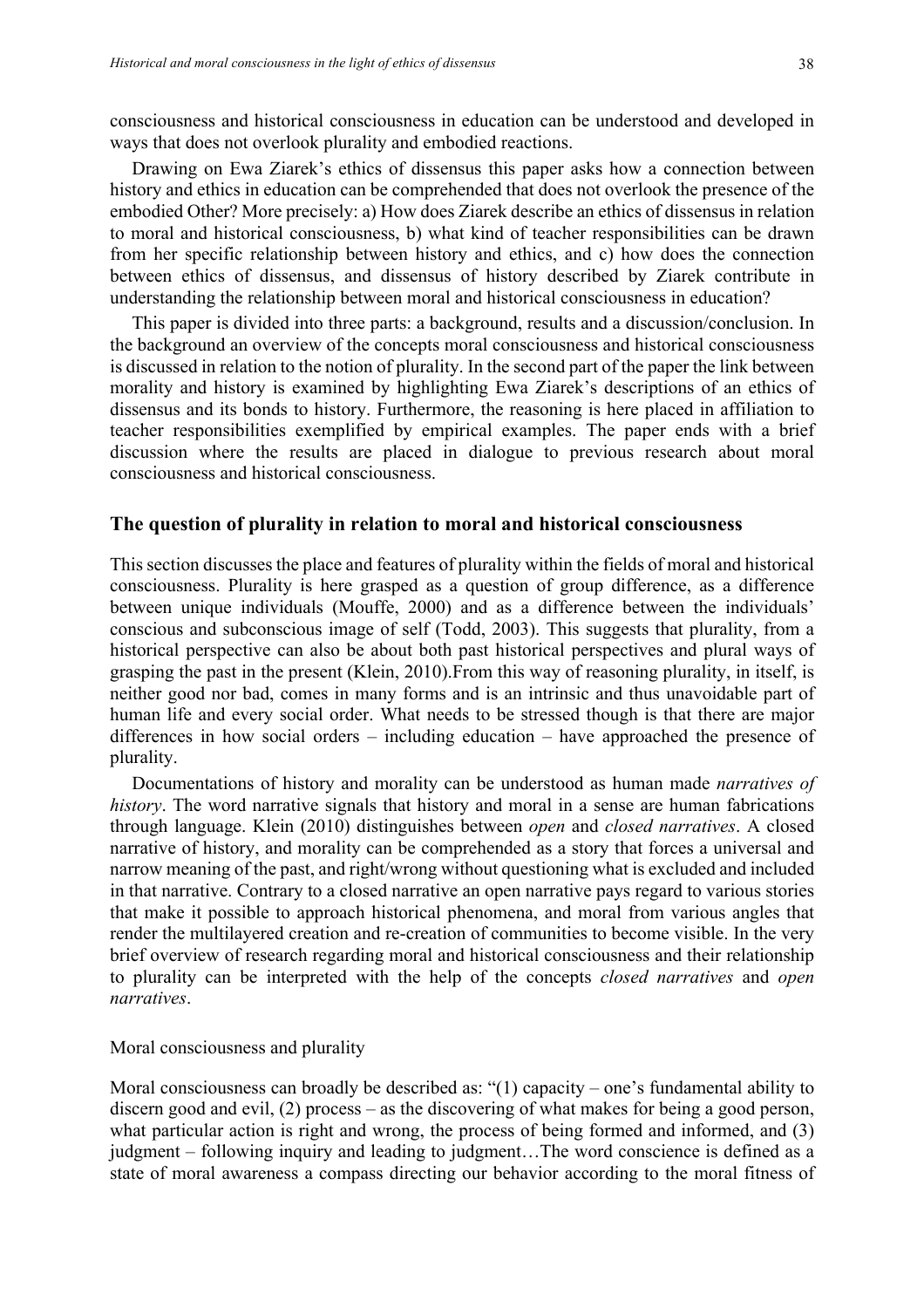things" (Smith, 2013, p. 179). Central in moral consciousness theories is that moral responsibility only can be asked by those who are conscious of their actions towards others. This implies that a person hurting another unconsciously cannot be held responsible for her or his actions (King & Carruthers, 2012).

There is no single theory of moral consciousness rather it is constituted from various ideas ranging from care theories to justice theories. However, the most dominant perspective of moral consciousness is influenced by a closed narrative stemming from developmental psychology drawing on positivism, where universality, impartiality, prescriptivity, and reversibility are regarded as key concepts (ibid). From this sense, morality is viewed as an ability in every human being's mind that can be stimulated and developed in a similar fashion, following universal developmental steps independent of person and context. Morality, in this way of arguing, is regarded as a purely cognitive endeavor based on formalism and universalism that does not take the situations, reactions and sentiments of unique individuals into deliberation. Accordingly, it is possible of being deemed as moral without taking the consequences of one's actions towards others into consideration. A front figure of *moral consciousness* is Lawrence Kohlberg whose ideas are influenced by Meads' pragmatism and John Rawls' theory of natural law. Kohlberg's way of reasoning has been found appealing by those who regard the need to reduce empirical variation of moral perspectives and as such presenting a moral theory that clearly distinguishes between rationally predefined right and wrong moral judgment (e.g. Habermas, 1990, pp., 117, 119, 120). Gilligan's (1977) and later Noddings' (2003) ethics of care has played a significant role in re-shaping the ethical landscape by opening up ethics for the presence, feelings and experiences of a unique individual. Drawing on Hume amongst others, their way of introducing relations and the unique Other has not only added a new dimension to the field of ethics, but has also indirectly shaken the very ground on which it rests. They have widened the narrative of moral consciousness by introducing the element of the unknown, which eludes any attempt to fix and isolate ethics to a specific foundation. Although the ethics of care opens up a way of approaching ethics without overlooking unique people's everyday responses and feelings, it never fully leaves the platform of a foundation-enabling progression (Edling, 2009; Smith, 2013) and as such subsumes that the Other can be known and consequently de-Othered (Todd, 2003).This implies that the logic of moral consciousness – although important – is not enough to handle some forms of plurality.

#### Historical consciousness and plurality

Just as the notion universalism and impartiality have dominated the field of moral reasoning, attempts to understand history has been characterized by a desire to form fragmented views of history into a single one in order to develop a sense of group identity with the purpose to strengthen the glory of the nation. A desire to universalize European history started during the era of Enlightenment under the eighteenth century and was followed by a search for general laws in the nineteenth century. The process took place parallel with the building of the nationstate that required the creation of a collective identity of faithful and obedient citizens. Subsequently, shaping the history of human kind into a collective and ideal identity in service of the nation can be regarded as state power that glued various people in a country together in ex-change for citizenship rights (e.g. Vanhaute, 2013, pp., 17, 81).

The concept *historical consciousness* was established towards the end of 20<sup>th</sup> century by Karl-Ernst Jeismann, a historian within the field of curriculum studies. (Eikeland, 1999). Historical consciousness can generally be described as the mental connections between of the past, present, and future, i.e. how people individually and socially make sense of how it has been, how it is, and how it could be. The roots of historical consciousness is intimately interlaced with the progress of German *didaktik* in the 1960s and with critical theory primarily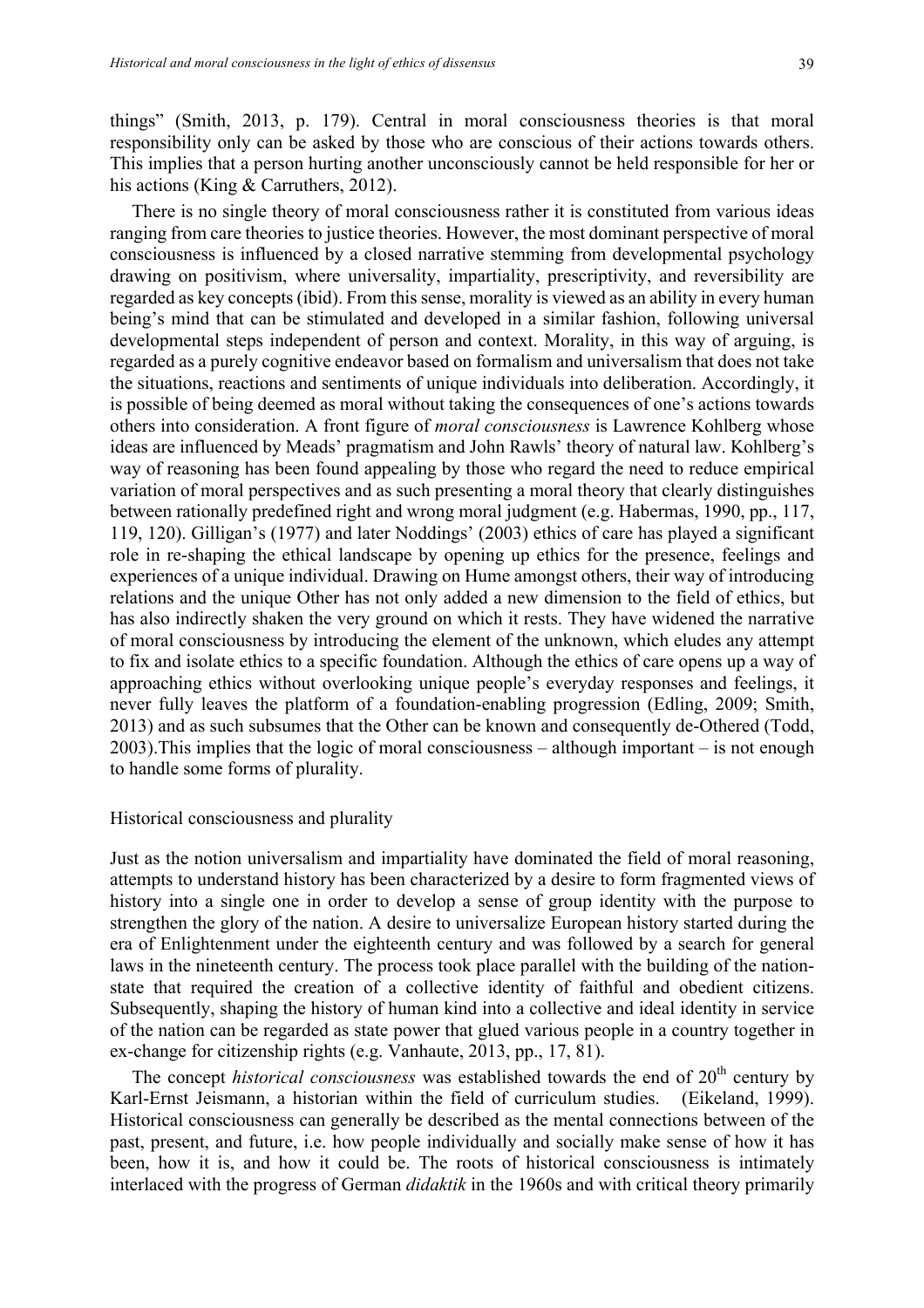linked to the ideas of Jürgen Habermas and Herbert Marcuse. One central aspect in their reasoning was the need to use education as a platform for emancipation which indirectly opens up history education to plurality of world-views and a desire to change the world for the better. Moreover, it stressed the need to pay regard to the unique individuals interpretation of self and their position in a world with others (e.g. Ammert, 2008, p. 41).

Debates to open up history education to a plurality of worldviews is not a new phenomenon but has been advocated for by those who have found their group or group perspectives excluded from the canon of history, such as women, black people, religious groups, working class people, and so forth (see for instance Burnett, Vincent, & Mayall, 1984; Fanon, 1982; Hirdman, 2004; Said, 1994; Scott, 1988; Wollstonecraft, 1975). In recent years the discussions have gained new fuel in the aftermath of globalization and migration (Seixas, 2007; Shemilt, 2000). Yet, how the presence of plurality is to be grasped and understood in history education is however not obvious. Whereas, some maintain that it is important to listen to various sometimes controversial historical narratives in order to single out the most rational one (e.g. Billman-Mahecha & Hausen, 2005; Habermas, 1990; Straub, 2005) others indicate that plurality is not just a nice narrative that can be objectively scrutinized and at times dismissed, but a force that nestles into the grand narratives and rupture them from within (Seixas, 2005). More precisely, whereas, critical pedagogy influenced by for instance Habermas argue for the need to create rational platforms where plural world-views and unique individuals' meaning-making are allowed space, others, such as, Seixas (2005) and Simon (2004) move the discussion of plurality further by arguing that there is no neutral platform where plural world-views are simply added to the debate in an ordered fashion. On the contrary according to them, plurality is often a force that breaks into various orders and ruptures them from within. In other words, history education, and morality is not merely about creating consensus from fragments but also about being aware that antagonism cannot be erased just hidden. Antagonism is created due to the fact that plural world-views exist in ways that logically cannot be forged together as a whole and as such tends to disturb the process of creating unity. Every seemingly objective judgement contains from this standpoint power-relationships that need to be taken into account since they cannot be fully tamed or erased. The progression of history is from this way of reasoning set in constant motion, i.e. ruptured, critical historical consciousness inverts given power relations by affirming the agency of the subaltern/.../it demonstrates the potential historical agency of those groups that were hidden and marginalized in traditional historical accounts. In so doing it may lead to fragmentation of the grand narratives that organized the progressive past of exemplary history" (Seixas, 2005, p. 148).

This reasoning has however also been questioned for demanding too much of teachers seeing that an openness to a plurality of perspectives is an openness to complexity and dangers of relativism. As such, the notion of plurality in education pleads for a critical awareness and dialogue about the past and its relation to the present (Barton & Levstik, 2004) which in Pinar's terms (2012) can be referred to as a plea for keeping a complicated conversation alive. The objective of this paper is to probe further into how this complicated conversation can be stimulated in education by turning the attention to the ethics of dissensus and its relationship to history.

## **Ethics of dissensus in relation to moral and historical consciousness placed in an educational context**

Ethics of dissensus should by no means be understood as a superior ethical theory that should exchange other ethical theories, but rather be seen as an ongoing dialogue in understanding the unavoidable presence of radical plurality in ethical relationships. The ethics in question can be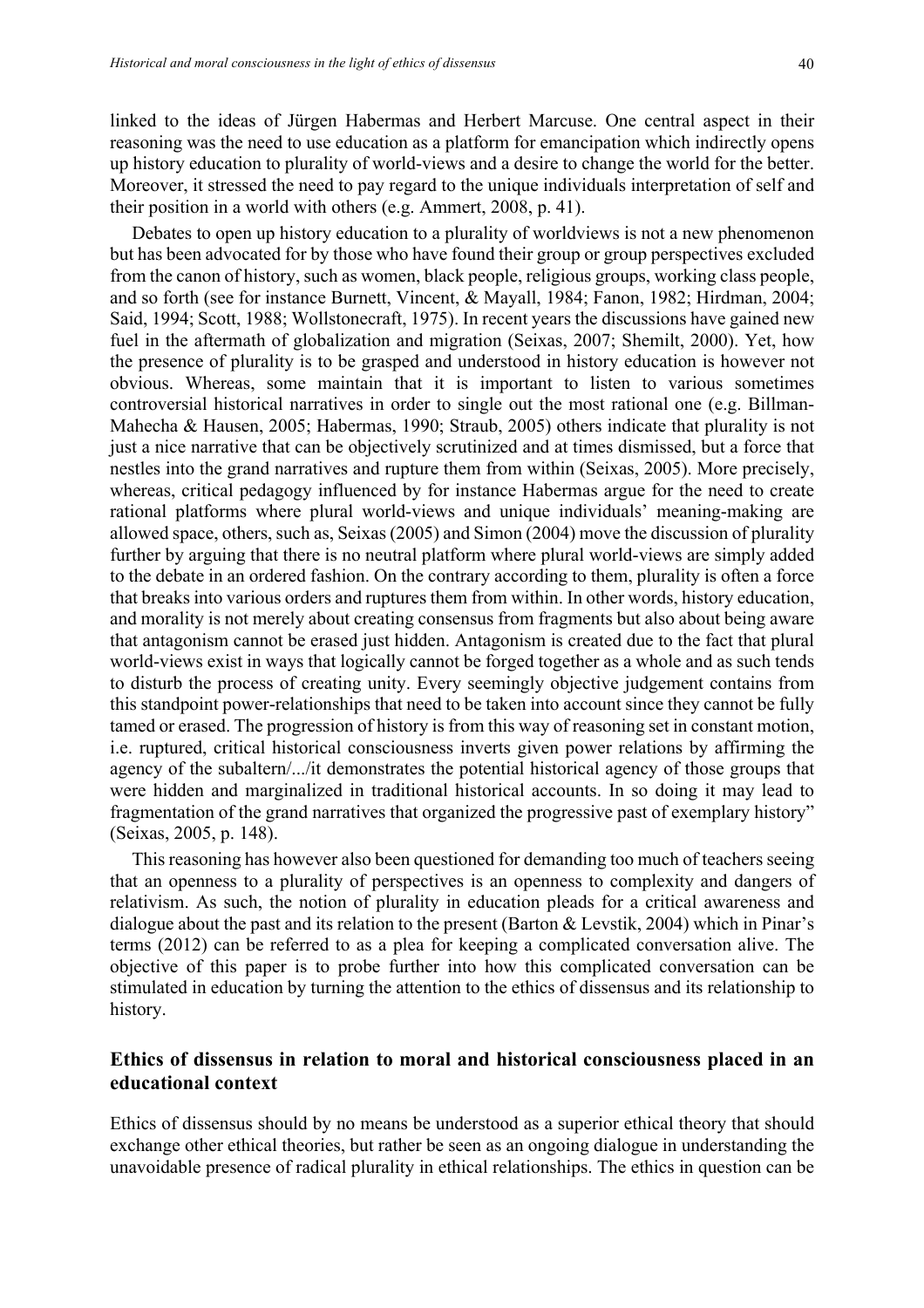grasped as a response to the absence of tools within the field of ethics of care and ethics of justice to approach various forms of social violence that stems from embodied reactions, where the conscious never can be fully separated from the unconscious manifested in xenophobia, hate speech, discrimination, and oppression. What is particularly lacking in ethics, Ziarek maintains, is the ability to pay regard to and process disturbing forces in societies like hostility, aggression, and power in ethical relations. The concept dissensus thus refers to the counter pole of consensus, and directs attention to people's fragmented embodied meaning making, which she maintains is essential to take into account if social violence is to be addressed and opposed: "To underscore this conflictual articulation of ethics, I deploy the neologism ―dissensus (from the Latin dissension, disagreement, struggle; the opposite of consensus) to refer to the irreducible dimension of antagonism and power in discourse, embodiment, and democratic politics" (Ziarek, 2001, p. 1).

Two approaches to the role and responsibilities of teachers have dominated the educational debate, namely the *universal* (technical) and *practice oriented* (intellectual) *approach*. The two concepts should not be understood in dualistic terms but rather as two different epistemological and ontological starting-points for approaching the notion of teacher responsibility. The universal perspective is founded on a dualistic platform, a belief that everything's and everyone's essence can be located and that uncertainties and dilemmas in education can be erased. From the universal standpoint it is important that teachers base their education on empirical findings and nothing else (Ball, 1995). This view was strong in Sweden during the 1950s and 1960s, but experiences a renaissance in current time not the least due to the negative results of the PISA tests (Edling, 2014; Edling & Frelin, 2014). Contrary to the universal approach to teachers' responsibilities the practice oriented (intellectual) approach regard education as a living organism constituted out of specific contexts and relationships that requires teachers who are present and able to interpret and make deliberative judgment in the flow of everyday relationships. The latter does not imply that universal or technical approaches are unnecessary, merely that they cannot be applied without first judging the situation of the present (Ahlström, 1993; Stephen J. Ball, 1995; Colnerud & Granström, 2002; Fransson, 2012; Frelin, 2010).

The ethics of dissensus and its relation to history described by Ziarek can be regarded as a contribution to a practice oriented approach to teachers' responsibilities opening up to complicated conversations. Pinar (2012) describes a complicated conversation as a form of dialogue in which numerous variables are placed in relation to one and other, such as previous knowledge, students' different experiences, facts, feelings, the past, present, future, and also the gaps between them. Placing Ziarek's description of ethics and history in relation to teachers' responsibilities in education a) obliges teachers' to acknowledge certain aspects in education, b) encourage them to oscillate between intimacy and distance, and c) to stimulate certain traits that allow the complicated conversation to be kept alive.

In this section the notion of *ethics of dissensus* and its affiliation to *history* is presented and discussed in relationship to teachers' responsibilities in education. Every occasion in which Ziarek mentions history in relation to ethics in the book has been analyzed. The findings in these categories have continually been placed in connection to what they might bring to education and teachers' responsibilities.

Ethics of dissensus and moral consciousness in relation to teachers' responsibilities

And conversely, what kind of ethics is necessary in order to assure us, in Seyla Benhabib's words that "the agon of…or the contest of pluralism that cannot be adjudicated at the higher levels, will all be instances of good and just democratic politics as opposed to being instances of fascism, xenopohobic: nationalism, right-wing politics (Ziarek, 2001, p. 64).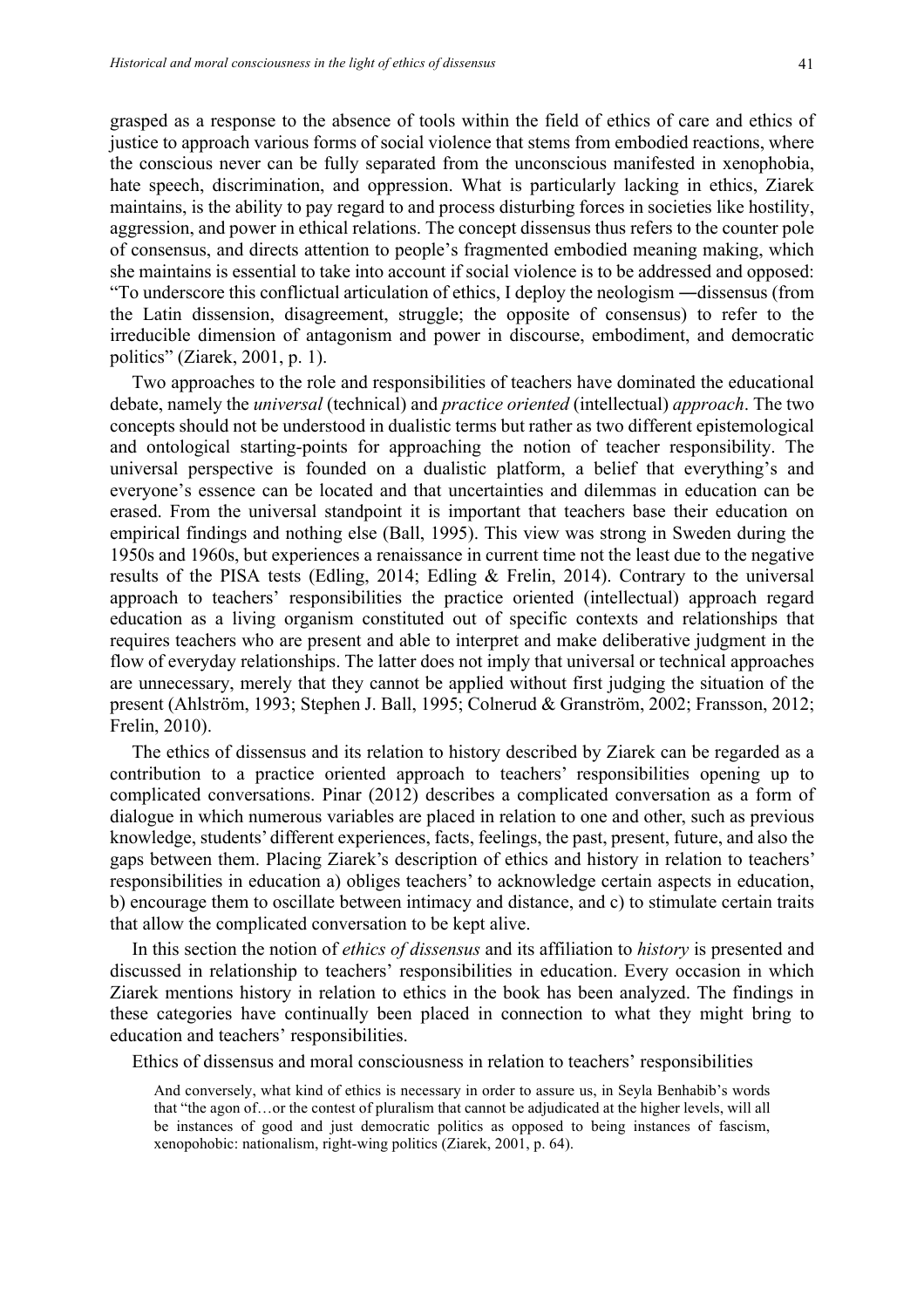The ethics of dissensus is juxtaposed primarily of Emmanuel Lévinas *ethics of alterity* but is kept in dialogue with feminist and race theories stemming from Michel Foucault's notion of power, and psychoanalysis. Seeing that different forms of violence generally are created due to re-occurring difficulties of handling people's otherness Emmanuel Lévinas ethics of alterity plays a significant role in Ziarek's reasoning. Lévinas' questions the implicit acceptance of violence that exist in classical ethical theories in their way of defining who is human and who is not. Defining who is human and who is not indirectly signal who is worth saving and who can be disposed as garbage testified by the brutality of the Second World War (e.g. ibid, p. 72 see also Lévinas, 1981, p. 203).

Although consciousness, which Lévinas refers to as 'the for itself' is not only important but necessary in societies in order to make meaning, the ethical responsibility cannot be trapped in this consciousness but stem from an area outside it. If ethics solely would be a question of consciousness implies that the subject is isolated in herself, in her ego, and subsequently unable to allow the Other's presence to touch her. The Other with a capital 'O' signals a recognition of absolute alterity or difference between subjects. Following, Ziarek's reading of Lévinas people are always more than their consciousness since they, whether they want to or not, exist in their bodies (the in itself) that inevitably are expose to the world: "what is remarkable in Levinas's later work is that the possibility of ethical responsibility is located not in consciousness or free will but specifically in incarnation, defined as the extreme way of being exposed" (ibid, p. 49-50).

Hence, "embodiment", "living flesh", "embodied ego" or "ipseity" - an identity that exceeds consciousness, as described by Lévinas is central in the ethics of dissensus. Embodiment is both a *condition* and an *experience* in that it sets the frame sentiments/desires/drives/thoughts – in ways that affect others' life situation – and also is the only medium through which a subject can experience the world since an escape from our bodies is impossible (ibid, p. 49-50). If a person is physically irritated by, for instance refugees and beggars, the irritation stems from the subject's own body but risk erupting in everyday life in ways that influence the situation of the beggar or the refugee negatively. If difference, regarded as both as an unbridgeable difference, between subjects and between the subjects' conscious and subconscious, is to be taken seriously it implies that the progression, unanimity, and identity formation as a (sole) focus for teachers becomes insufficient since identity merely targets 'who I am' or 'whom I desire to be', and not 'how I respond' towards the Other' and 'how the Other affects my image of self' in an ongoing process.

The logic that Ziarek reasoning awakens is the need to leave the simplified playing field of 'either-or' and engage in the communicative negotiation in education that constitute the fragile middle-ground between two extreme poles such as fixed facts or fluctuating subjectivities or the conscious and the unconscious (e.g. Biesta & Säfström, 2011; Säfström, 2011). This way of reasoning requires teachers who are able to navigate in this middle-ground and oscillate between the said such as past knowledge about various events, policies and past experiences and to the questions, reactions, and sentiments that are in the saying in-front and around them. It also implies moving between cognitive judgment calling for well-grounded arguments and eschatological judgment based on sensing and touch in the present (see also Edling and Frelin, 2016). A teacher deemed to be good at his work expressed in an interview conducted by Frelin (2014) the balance act as follows: "J: I perceive myself as very sensitive to what's happening on the other side, for example, by seeing a facial expression. If I tell [a child to work a bit more], and then look [into her face], is it failure I see? Or is it [an expression conveying] 'Okay. I'll work a bit more.' (Interview 1, lines 257–258, p. 6).

In order, to describe the difference between conscious representation, which is vital to social human beings, and the ethics of alterity that represents a hope for non-violent relations, time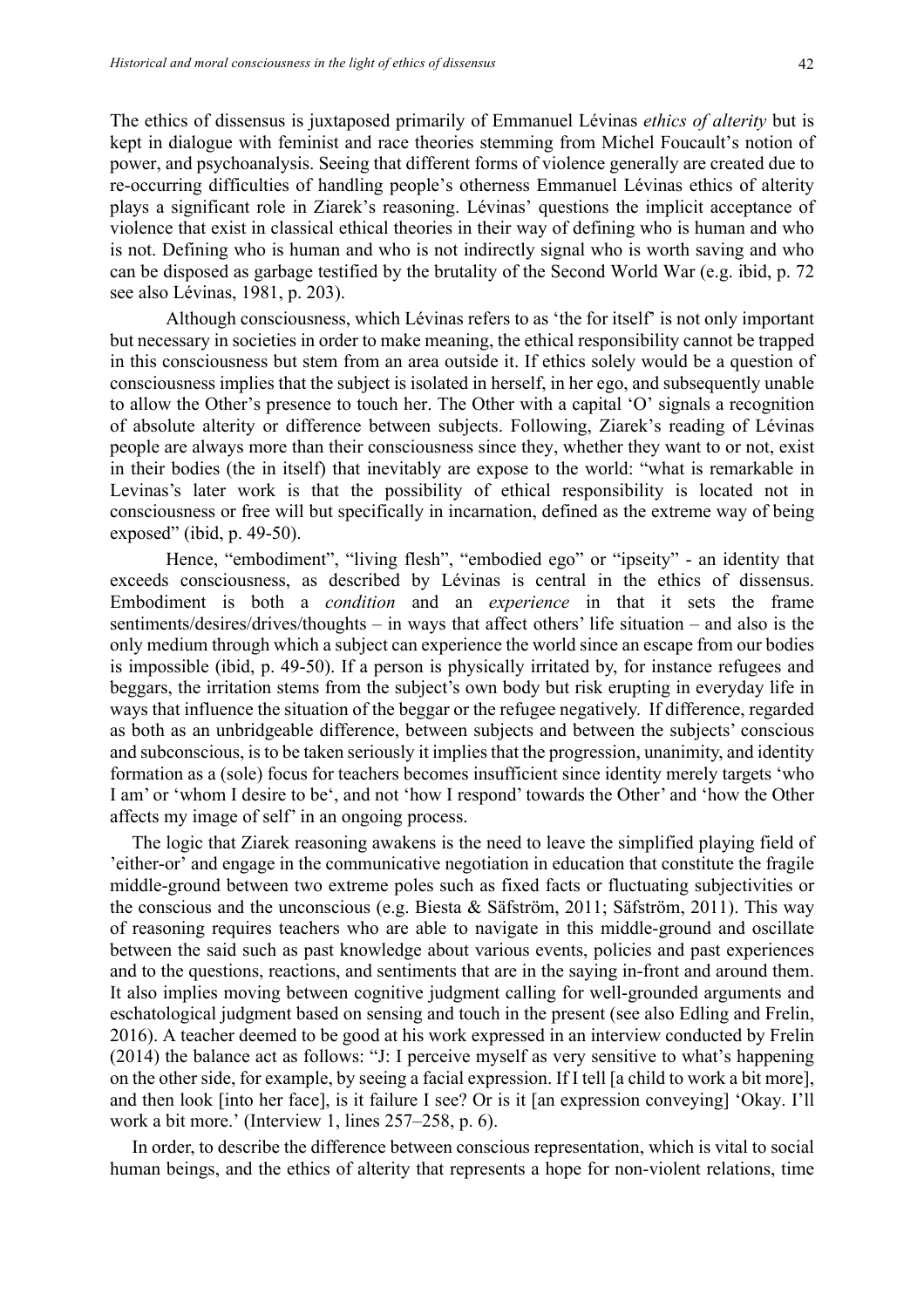plays a key role. Lévinas distinguishes between the *said* and the *saying*. Social representation is based on the *past said* and often used as a source for orientation and making judgment in form of knowledge banks, such as acts, written regulations and so forth. However, people tend to forget or ignore that the said is created out of a *present saying* and perhaps even more crucial that the never seizing present sayings impact on the world in the shadow of the said. In order to be affected by the Other the conscious *said* is insufficient. Indeed, the possibility of being affected or touched by the Other depends on the *saying*: "the saying, by contrast, reveals a different sense of sensibility and describes it as the capacity for being affected by the Other" (ibid, p. 51). Accordingly, the conscious representation of the world is unavoidable and constantly interwoven with the saying expressed through bodily drives and desires which influences the conditions of people. From this way of reasoning ethics cannot be dislocated from passion that breaks into intentionality and consciousness rupturing them from within: "just as the trace of the Other is incommensurate with the order of the said, so too the recurrence of the flesh, the passive synthesis of aging, evades the time of consciousness". Combining Lévinas ethics of alterity with Irigaray, Lacan, and Kristeva's psychoanalysis, Ziarek uses Jürgen Harbermas' discourse ethics as an example in order to problematize an ethics that solely is based on conscious reasoning. In accordance to her a purely conscious handling of plurality in ethical theories is insufficient since it overlooks the way the unconscious (the inner plurality) nestles into communications and disturbs it expressed for instance through feelings of dislike, fear, hatred, and irritation. The presence of the body also implies a need to move between conscious statements and the way the unconscious nestles into seemingly rational claims.

The interplay between conscious/subconscious requires the ability to look back to what have been said and done retrospectively and amend plausible damages for the sake of others. For instance: "You keep returning to the fact that you are irritated that the history book and my history lessons mention the role of homosexuals at various times in history. Can you elaborate on that irritation/can you elaborate on *why you feel* this?" For this reason she argues that there needs to be an ethics that takes this unavoidable disruption created through the movement between the inner and outer life seriously:

Specifically, the acknowledgement of the economy of drive in the intersubjective field not only foregrounds the passionate, ambivalent, and unconscious aspects of communication usually ignored by the ethics of communicative rationality…In place of identification the disjunction between the outward and the inward movement of the drive dramatizes not only the heterogeneity of the subject but also the asymmetry in the subject's relation to the Other (ibid, p. 144).

By dislocating ethics from the *dominance* of consciousness the playing field of ethics shifts from only focusing on abstract guidelines and rules to the feeling of responsibility that comes with opening up for the presence of the (embodied) Other. This implies an awareness that teachers (and pupils) do not only have given responsibilities but are also vulnerable for felt responsibilities (Edling & Frelin, 2013) that highlights a sensing dimension in education (Edling & Frelin, 2016). The learning from the Other can take form by letting pupils to unconditionally listen to the stories of for instance victims of wars and the stories of their perpetrators in history lessons and see what dimensions of human interaction they awaken (Todd, 2003). With the help of Lévinas, Ziarek argues that the awakened responsibility can be either ignored or embraced. Whereas, classical ethical theories rooted in consciousness limits responsibility, the ethics of alterity is limitless and anarchic. If moral is understood as the imperative of 'treating others as one self wants to be treated' then responses to others following this principle can give a sense of fulfillment; a sense of being moral. On the contrary, Lévinas anarchic and limitless responsibility describes the responsibility that is born when passively encountering the face of an Other, for example when a subject becomes a face beyond conscious labels such as pupil, beggar, refugee, or neighbor but a presence exterior to ourselves pleading to be sensed and with a capability of touching us if we actively open up (become passive). By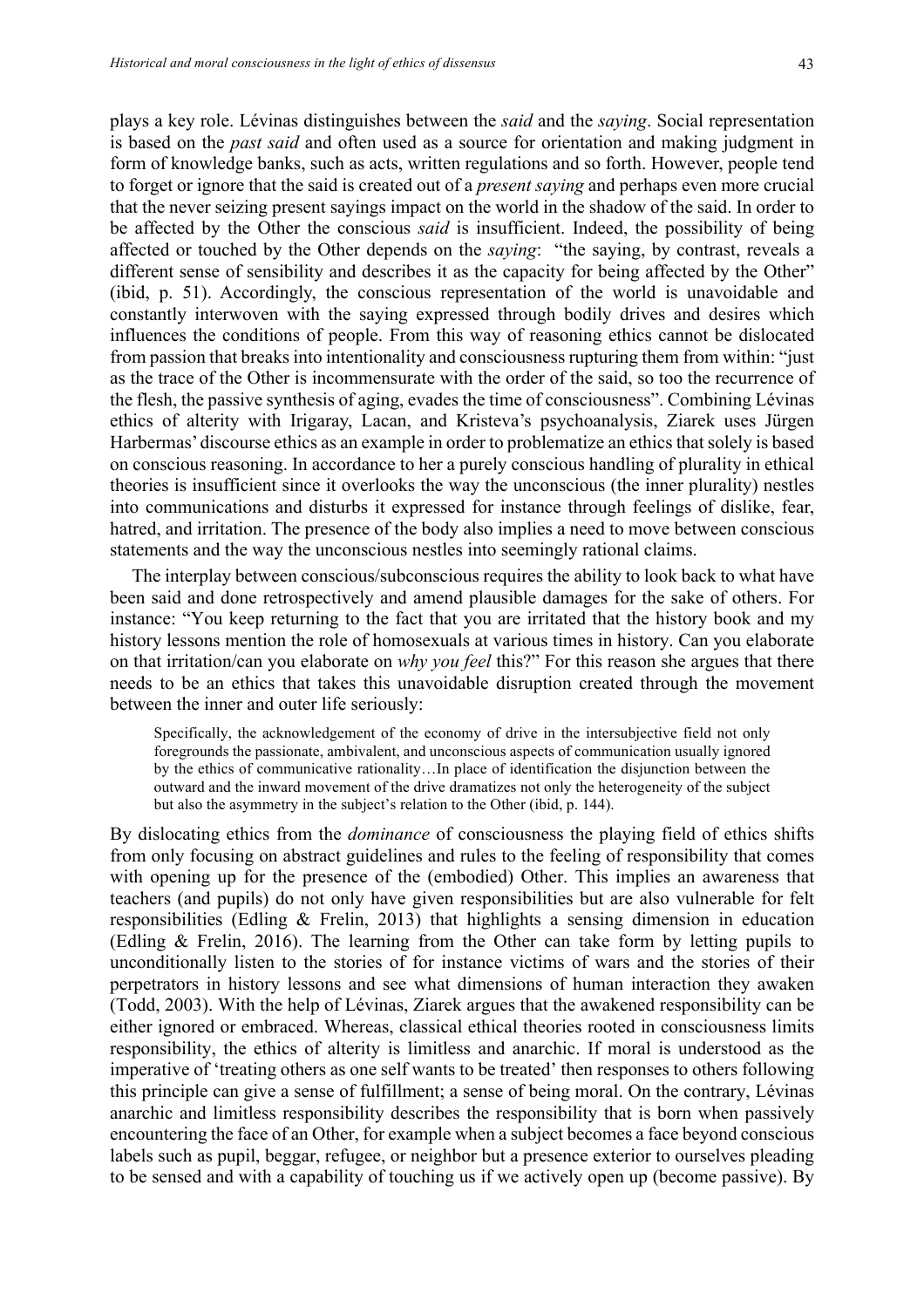being held hostage by the Other's presence, responsibility becomes limitless and anarchic – no one can decide for the subject what needs to be done or when s/he has done enough (e.g. ibid, p. 60-61).

'History of dissensus' in relation to historical consciousness and teachers' responsibilities

In order to understand the connection between an ethics that pays regard to the existence of the Other and history Ziarek turns to feminism, race theory, and Foucault's notion of power. What she mainly problematizes is how the seemingly homogenous and causal representations of history seizes to acknowledge past violence against those who diverge from governing norms (ibid, p. 19). The process of emancipation during the era of enlightenment express the dilemma of wanting to free oppressed groups from hegemonic domination while speaking in the name of a group and as such eliminating differences within the groups (ibid, p. 107). History treated as causal representation has a long history similar to causality in moral developmental theories. Yet, in the process of capturing the flow of life in causal terms, which Bentham's utilitarianism drew to its extreme the embodied Other is transformed into a number that can be disposed in the name of the human good: "by ascribing a proper function even to human waste, Jeremy Bentham's project *panopticon* is one of the paradigmatic examples of how the utilitarian notion of causality eliminates contingency for the sake of efficiency and calculability" (ibid, p. 19). While modern historicism begins in the disciplining the "self-reflective subject" to locate "lost truths of the past" Ziarek shifts focus to a historical will to keep impossible conversations of the past alive that juggles shadows of past events and a desire to knit the fragmented events into something coherent (ibid, p. 27).

As we have seen the critique of the soul reveals a complicity between the historical will to knowledge, fantasy consolidating identity, and the disciplinary formation of moral conscience/…/These paralles among modern historicism grounded in the figure of the self-reflective subject, the formation of moral conscience, and the soul are likewise an effect of a certain reflective turn of the reactive forces of punishment upon the subject ibid, p. 29).

Leaning on Foucault, Ziarek maintains that central in theories about historical and moral consciousness is to teach subjects to discipline their thoughts and behaviors in ways deemed as socially desirable. The disciplinary function of both historical and moral consciousness referred to as subjugating reflexivity, can be regarded as an important part in social life but is far from sufficient in order to oppose inter-personal violence. What is needed to challenge of the disciplinary dominance of history and ethics is, according to Ziarek, to move from developing certain identities to acknowledge "the divergence within the subject" and how this divergence creates antagonism that disturbs rational reasoning (ibid, p. 29, 30). She emphasizes that it is not a question of merely complaining about the past but rather about engaging in an experimental dialogue about how the future can be imagined in ways that deals with past wrongs. This experimental dialogue also, implicitly, invites the subject to ponder about how s/he can constantly re-image her or himself to become anew (ibid, p. 40-41), i.e. 'do I act in a way that stimulates violence, if so how could I change for the sake of others?' She also uses Casteroidis's *social imaginary* and *radical imaginary* to exemplify this. The social imaginary is an ordered image of the world that society imposes on us while the radical imaginary can be understood as people's capability to think beyond the given (ibid, p. 155).

Leaning on Foucault, Ziarek makes a distinction between *consciousness* and *continuity* contra *events* and *series* that discursively dictates what is to be seen as true knowledge at a certain point in time. Whereas, the former gives a sense of determinism to history the concepts events and series acknowledge the fragmented side of history that always is tinted by power relations. That is, whose experiences should be part of the big picture and whose should be excluded? Through Foucault's research about sexuality and madness he shows how perceptions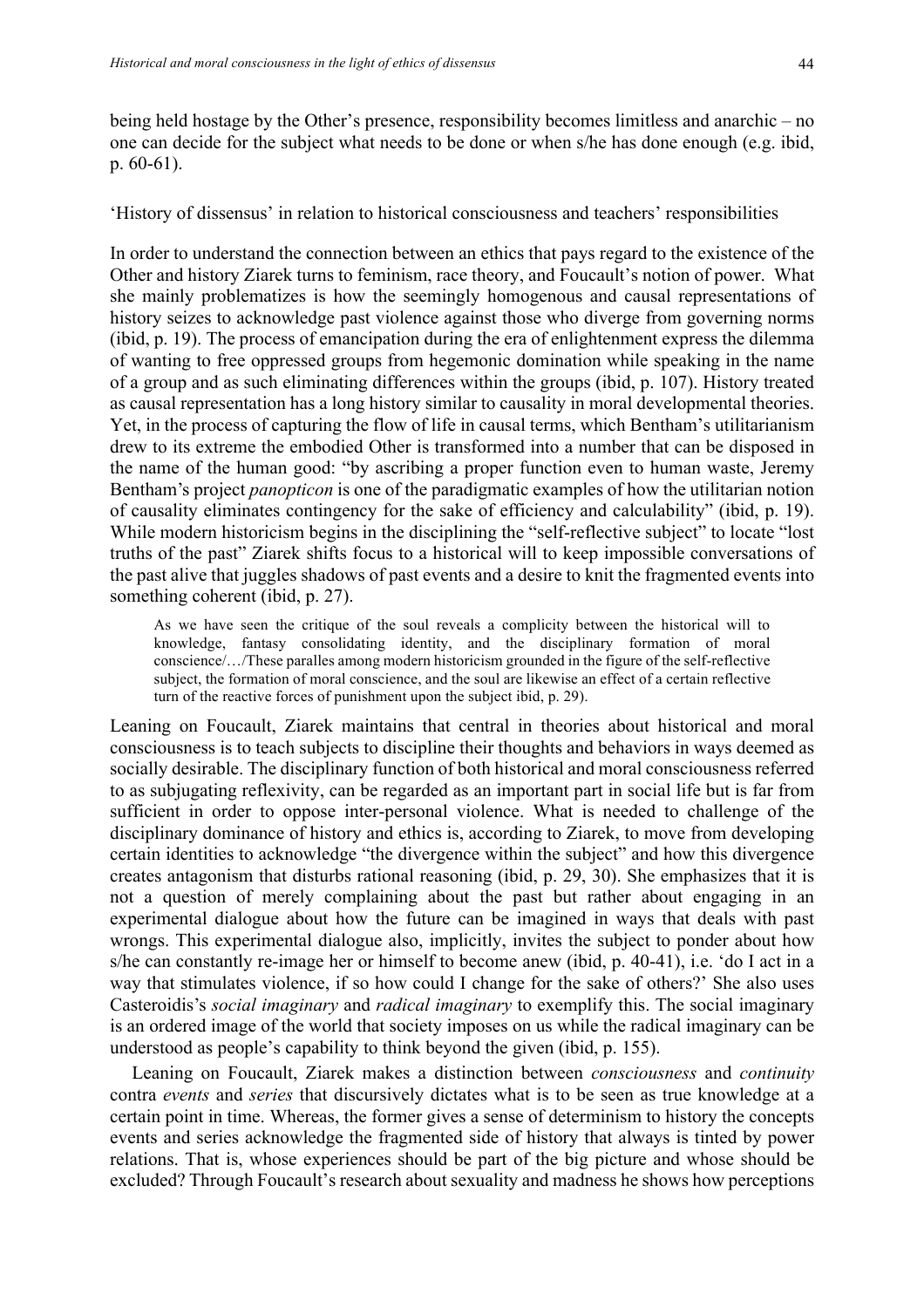of madness and sexuality change over time and how power relations in that perception dictates the conditions for people at that time. It is subsequently not a question of objectivism versus relativism at stake here but rather how the evidence presented by Foucault can be grappled with (e.g. ibid, p. 18). With this as a background Ziarek maintains that the possibility to resist perceptions that harm people or groups of people lies in acknowledging how history itself is formed through the interweaving of visibility and signification (articulation) (ibid, p. 19 see also p. 162) that can be compared to Lévinas' concepts said and saying.

 Ziarek struggles with the problem of judgment that difference (e.g. the different, the Other) poses ethics and history: "how do we respond to an injustice merely by the alarm of feeling? This is indeed the central ethico-political dilemma the differend poses for hegemonic politics" (ibid, p. 95). The dilemma can be described as follows: on the one hand rational criterions helps legitimizing judgment on the other hand it does not matter if a judgment is legitimate if it harms people – at least if the aim is to reduce human suffering. Rather than being occupied with if a judgment is legitimate or not she emphasizes the importance of also stimulating an eschatological judgment. The eschatological judgment can be interpreted as a response to shortcomings to judge the horrors of the Second World War. It became evident that rational judgments *in themselves* are incapable of explaining, opposing and judging the tortures and extinctions of millions of people. Eschatological judgment is based on a careful examination of each unique case without placing it in relation to an external rule (all I did was to obey orders) or an illusion of historical totality (we did in the name of humanity emphasized even by the ancient Greeks) (e.g. ibid, p. 95).

Accordingly, although facts are important to acknowledge in history, Ziarek states that history cannot only be about scientific facts since it does not take into account the experience of suffering. In order to grapple with the dilemma of judging the differend (the Other) further she turns to Lyotard and his use of the Kantian *signs of history* and *facts of history*:

The difference between the historical fact and the sign of history is all the more crucial since the appeal to 'historical evidence' has been used by "revisionist" historians such as Faurisson to deny the historical reality of the Holocaust and to silence the survivors testimony. For Lyotard, the Holocaust is the event that in the most singular way points to the political and moral crisis of modernity and thus necessitates the revision of the claim of history. The specific question that frames The Differend is how one listens to the testimonies of the inhumanity of Auschwitz, how one responds and bears witness to the destruction of reality and speech signified by this most catastrophic event of our time (ibid, p. 97).

Historical fact is the outcome of a collective forging verified fragmented pieces of a past into a hegemonic whole. The signs of history are what inevitably eludes the image of totality, i.e. that which always tends fall outside and cannot be captured in this fashion. For instance, a history book can proudly declare the supremacy of a nation's domination over another country while there is evidence of people experiencing the opposite (ibid, p. 96-97). By keeping a dialogue between signs and facts it becomes possible to connect to something shared while problematizing and at times rupturing it with the help of concrete experiences that helps prove the limits of the image of the hegemonic whole.

Allowing space for difference and radical imaginary does however not imply that every opinion is equally good in relation to various purposes. In a school for adults in Sweden one of the students claimed that there are proofs that the Holocaust did not exist and the teacher countered by pointing out the opposite. The student felt violated and the teacher was told by the responsible coordinator that he should not argue against the students' opinions the way he had done since everyone has the right of an opinion. Interpreting Ziarek's picture of history in relation to ethics of dissensus implies that the responsible coordinator is stuck in a dualistic or an either-or way of thinking that risks enhancing the harm against those who diverge from the norm rather than resisting it. Hence, existing in the middle field as teacher implies moving back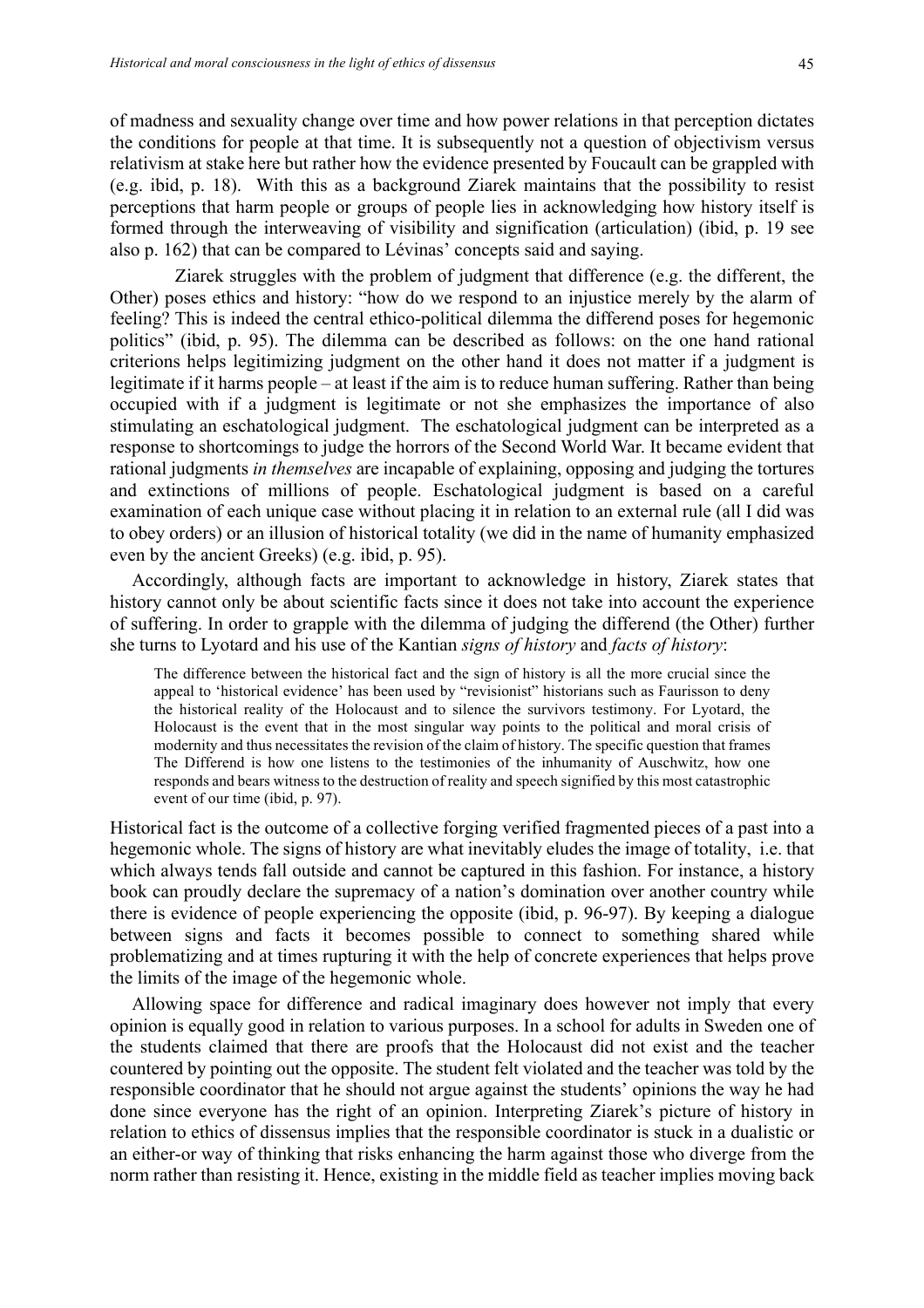and forth from history of facts and history of signs in a never ending process that not only can lead to an awareness of limits in historical narratives but also involves a difficult questioning of one's own reactions and stand-points in relation to the Other.

## **A tentative conclusion**

Ziarek reminds her readers that research about violence has shown that it is not enough to lean against one or some few models in education, seeing that each model is based on an inclusion/exclusion and also is created exterior to the flow of everyday life. Accordingly, a delicate balance act and a movement between dualistic assumptions that historically have been separated in an either-or fashion are required. By an either or thinking means here the tendency to regard, for instance teachers, as either theoretical or practical, either itty-witty/subjective or interested in facts, either a person who needs to ignore difference (plurality) or cherish it blindly and so forth. If the points Ziarek raises are to be taken seriously it obliges teachers to ponder about how they regard and handle issues of difference, embodiment (accompanied by the unconscious), power, and dilemmas in education. The reasoning she contributes with comes with specific directions and obligations for teachers, namely:

- 1. *Obliges teachers to stimulate*:
	- an honor of thinking amongst students, i.e. invite students and colleagues to join in understanding and handling the complicated puzzle that constitutes life
	- experimental praxis or dialogue amongst students based on trial and error
- 2. *Obliges the teacher to be aware of that*:
	- A contempt or ignorance of the Other risks enhancing violence and brutality towards those who diverge: important to learn from the Other
	- That we cannot escape from other bodies and that it therefore sets the condition for our existence with others as well as is the sole medium through which the world can be experienced
	- the unconscious tends to nestle into consciousness causing ruptures that needs to be acknowledged retrospectively for the sake of others
	- The forging of a unity (of history) always comes with exclusion and as such signals the presence of power relations
	- Dilemmas or antagonism is always present in education at times hidden under a mantle of consensus
	- Identity (subject-in-process) and history (events and series) are fragmented and set in motion
- *3. Importance of oscillating between:* 
	- Saying/said
	- Social imaginary/radical imaginary
	- Facts of history/signs of history
	- Visibility/signification
	- Consciousness/unconsciousness
	- Cognitive judgment/eschatological judgment

Her reasoning bears a resemblance to open historical narratives where researchers, such as Seixas (2004) and Simon (2004) who problematize the belief in progression through historical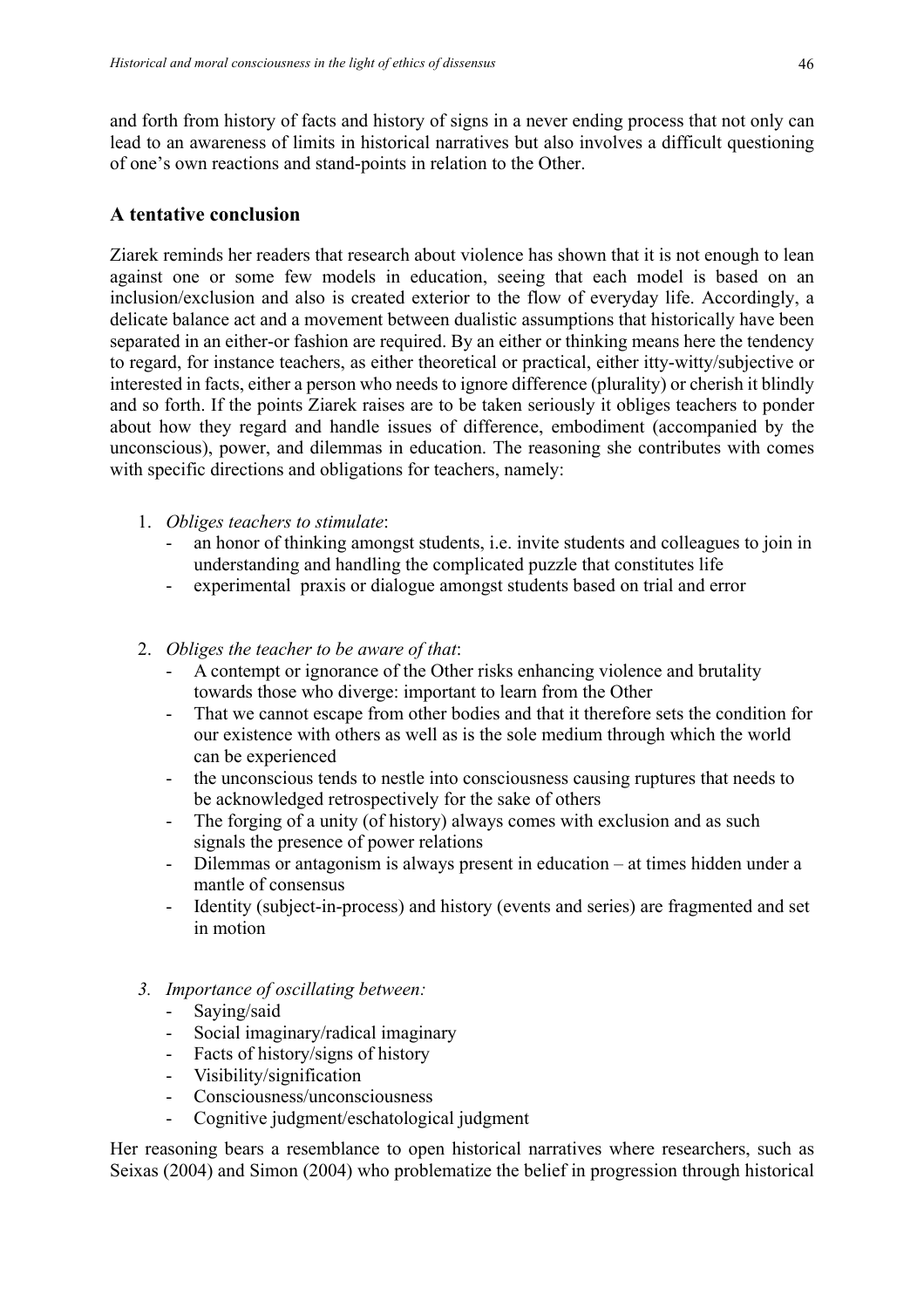consciousness and argues that the presence of plurality tends to rupture history. Her philosophy can also be compared to those who argue that it is important pay more regard to complexity in history education (Barton & Levstik, 2004) and to stimulate a framework in education that allows the complexity and plural world-views to be dealt with critically (Boix-Mansilla, 2000; Lévesque, 2008; Shemilt, 2000; Wineburg, 2000). However, through the concept of ethics of dissensus where she brings a fresh dimension into the discussion by providing concepts and understandings of how (history) education can be approached without overlooking the complicated presence of difference between the past-present-future, between two subjects and between the inner and the outer life.Sub-Heading-2

#### **References**

- Ahlström, K.-G. (1993). Från hantverk till profession lärarutbildningen och vetenskapen. In S.-U. Sten-Olof Ullström (Ed.), *Lärarutbildning i en föränderlig omvärld. Utvecklingsrapport* (Vol. 93:1). Karlstad: Högskolan i Karlstad. .
- Ammert, N. (2008). *Det osamtidigas samtidighet. Historiemedvetande i svenska historieläroböcker under hundra år.* Lunds Universitet, Högskolan i Kalmar, Lund.
- Apple, M. W. (2011). Global Crises, Social Justice, and Teacher Education. *Journal of Teacher Education 62*(2), 222-234.
- Ball, S. J. (1995). Intellectuals or technicians? The Urgent Role of Theory in Educational Studies. *The Brittish Journal of Educational Studies, XXXXIII*(3), s. 255-271.
- Ball, S. J. (2008). *The Education Debate*. Bristol: The Policy Press.
- Barton, K., & Levstik, L. (2004). *Teaching history for common good*. Mahwah, New York: Erlbaum.
- Biesta, G., & Säfström, C. A. (2011). A Manifesto for Education. *Policy Futures in Education, 9*(5), pp. 540-547.
- Billman-Mahecha, E., & Hausen, M. (2005). Empirical psychological approaches to the historical consciousness of children. In J. Straub (Ed.), *Making sense of history. Narration, identity, and historical consciousness*. New York, Oxford: Berghahn Books.
- Boix-Mansilla, V. (2000). Historical understanding: Beyond the past and into the present. In P. Stearns, P. Seixas, & S. Wineburg (Eds.), *Knowing, teaching, and learning history. National and international perspectives*. New York: New York University Press.
- BRÅ. (2014). Hatbrott 2014. Statistik över polisanmälningar med identifierade hatbrottsmotiv och självrapporterad utsatthet för hatbrott. Hatbrott 2014 - teknisk rapport. https://www.bra.se/download/18.7571ddb14f448a38484cb5/1440061772465/2015\_14\_Hat brott 2014 teknisk rapport.pdf.
- Burnett, J., Vincent, D., & Mayall, D. (1984). *The autobiography of the working class : an annotated, critical bibliography*. New York: New York University Press.
- Chenoweth, E., Lawrence, A., & Stathis, N. L. (2010). *Rethinking violence. States and nonstate actors in conflict*: MIT Press.
- Colnerud, G., & Granström, K. (2002). *Respekt för läraryrket. Om lärares yrkesspråk och yrkesetik [Respect for the teaching profession. On teachers' professional language and ethics]* (Uppdat. ed.). Stockholm: HLS förl.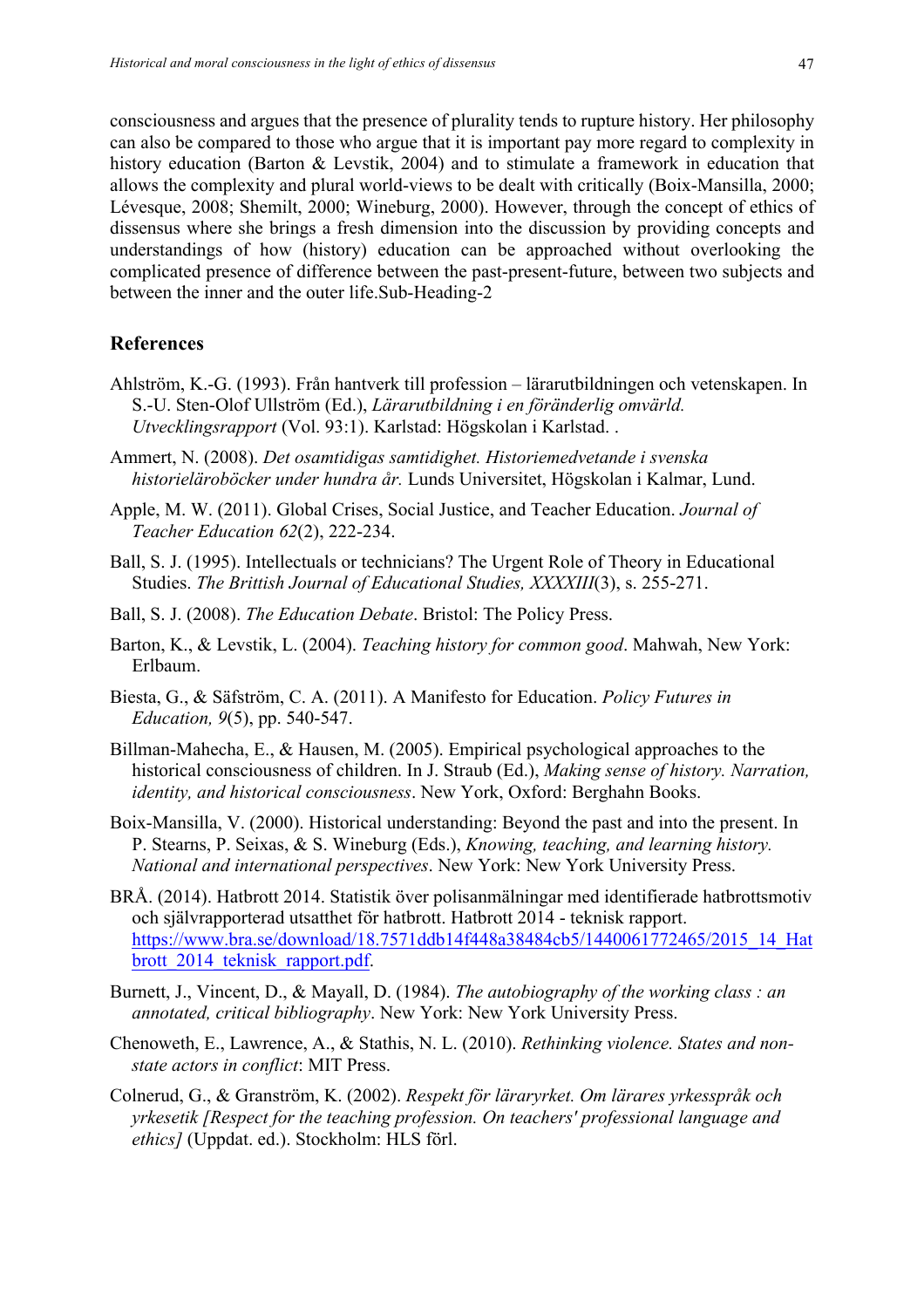- Coole, D. (1993). *Women in political theory. From ancient misogyny to contemporary feminism*. New York, London, Toronto, Sydney, Tokyo, Singapore: Harvester Wheatsheaf.
- Cudd, A. (2006). *Analyzing Oppression. Studies in feminist Philosophy*. Oxford: Oxford University Press.
- Dalton, R. J. (2004). *Democratic Challenges, Democratic Choices: The Erosion of Political Support in Advanced Industrial Democracies*. Oxford: Oxford University Press.
- Economist, T. (2014). Democracy and its discontents. *Democracy Index*
- Edling, S. (2009). *Ruptured narratives: an analysis of the contradictions within young people's responses to issues of personal responsibility and social violence within an educational context.* Diss. Uppsala: Acta Universitatis Upsaliensis (AUU).
- Edling, S. (2014). Between stereotypes and task complexity. Exploring stereotypes of teachers and education in media as a question of structural violence. *Journal of Curriculum Studies, http://www.tandfonline.com/doi/abs/10.1080/00220272.2014.956796*.
- Edling, S., & Frelin, A. (2013). Doing good? Interpreting teachers' given and felt responsibilities for the pupil's well-being in an age of measurement. *Teachers and teaching: Theory and practice, 19*(4), 419-432.
- Edling, S., & Frelin, A. (2014). Editorial. Evidence Is Not Enough: on the role of theory in teacher education. *Citizenship, Social, and Economic Education, 13*(3), www.wwwords.co.uk/CSEE.
- Eikeland, H. (1999). *Historieundervisning, historiebevissthet og politisk dannelse: teori og praksis hos Karl-Ernst Jeismann og Annette Kuhn : en sammenliknende studie av historiedidaktiske kosepsjoner hos to sentrale vest-tyske didaktikere i perioden 1972-1987.* University of Vestfold, Vestfold.
- Estrada, F. (2010). Våld som ett (bra) samhällsproblem. *Nordisk Tidsskrift for Kriminalvidenskab*, 320-334.
- Fanon, F. (1963). *The damned*. Paris,: Présence africaine.
- Fanon, F. (1982). *Black skin, white masks* (1st Evergreen ed.). New York: Grove Press.
- Fernbrant, C. (2013). *Violence against Foreign-Born Women in Sweden* Lund University, Lund.
- Fox, R. M., & DeMarco, J. P. (2001). *Moral Reasoning: A Philosophical Approach to Applied Ethics*. Forth Worth: Harcourt College Publishers.
- Fransson, G. (2012). *Professionalisering eller deprofessionalisering? Positioneringar och samspel i ett dilemmatic space [Professionalizing or Deprofessionalizing? Positioning and Cooperations in a Delemmatic Space]*. Gävle: Högskolan i Gävle [Gävle University].
- Frelin, A. (2010). *Teachers' relational practices and professionality*. Uppsala: Institutionen för didaktik, Uppsala universitet.
- Gilligan, C. (1977). In a different voice: women's conceptions of self and of morality. *Harvard Educational Review, 47*, 481-517.
- Habermas, J. r. (1990). *Moral consciousness and communicative action*. Cambridge, Mass.: MIT Press.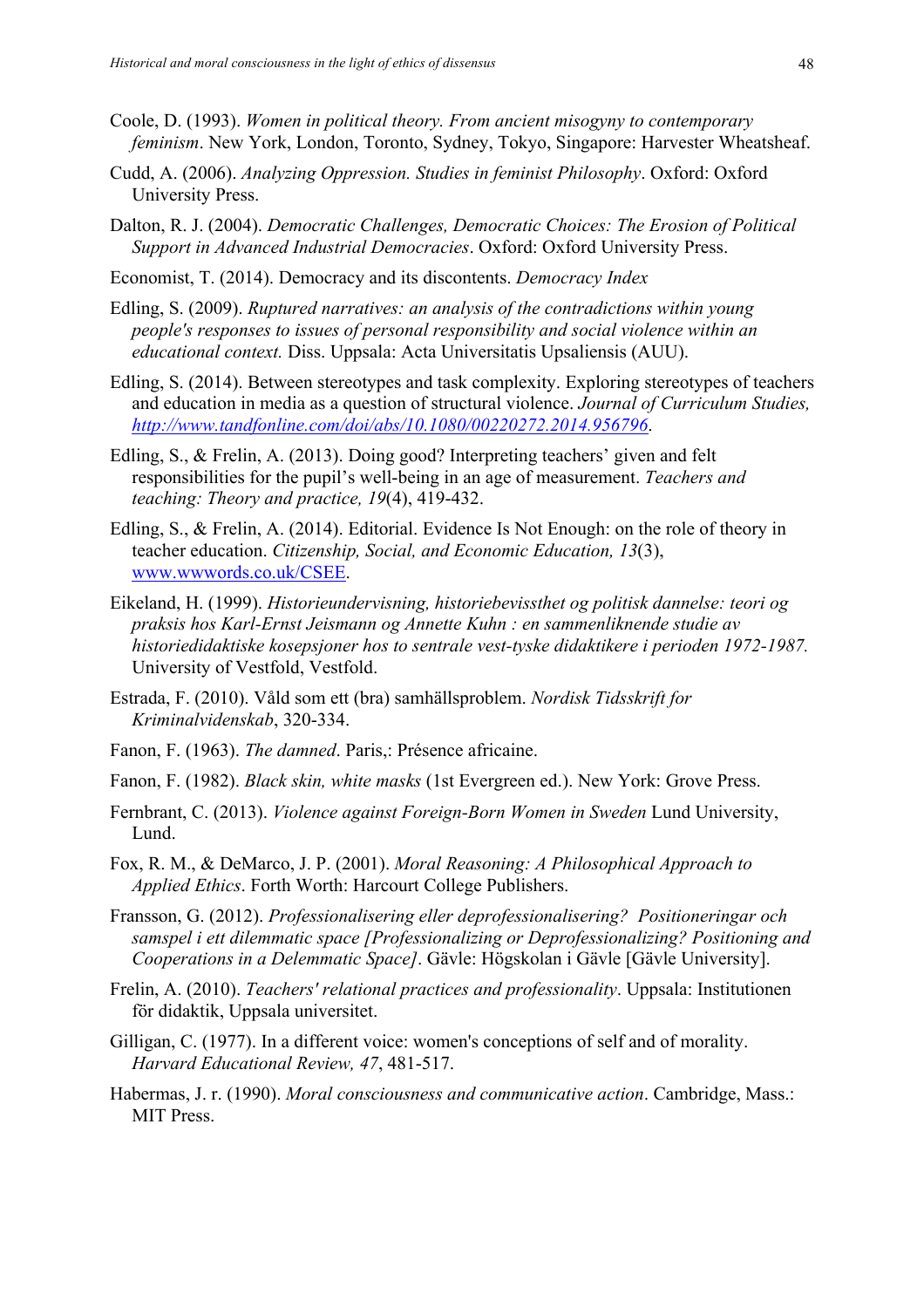- Hamby, S., & Grych, J. (2013). *The Web of Violence Exploring Connections Among Different Forms of Interpersonal Violence and Abuse*. New York, London: Springer Dordrecht Heidelberg.
- Hay, C. (2007). *Why We Hate Politics*. Cambridge: Polity.
- Hirdman, Y. (2004). Genussystemet reflexioner kring kvinnors sociala underordning. In C. Carlsson Wetterberg & A. Jansdotter (Eds.), *Genushistoria : en historiografisk exposé* (pp. 113-133). Lund: Studentlitteratur.
- Igra, L. (2011). *Den tunna hinnan mellan grymhet och omsorg*. Stockholm: Natur och Kultur Akademisk.
- Karlegärd, C. (1984). *Emancipatorisk historieundervisning i teori och praktik. Utvecklingsarbete och fältförsök*. Malmö: Lärarhögskolan.
- King, M., & Carruthers, P. (2012). Moral Responsibility and Consciousness *Journal of Moral Philosophy, 9*, 200-228.
- Klein, S. (2010). Teaching history in the Netherlands: Teachers' experiences of a plurality of perspectives *Curriculum Inquiry, 40*(5), 614-634.
- Lévesque, S. (2008). *Thinking historically. Educating students for the twenty-first century*. Toronto: University of Toronto Press.
- Lloyd, G. (1983). Reason, gender and morality in the history of philosophy. *Social Research, 50*(3), 490-513.
- Lukacs, J. (2005). *Democracy and populism: fear & hatred*. Yale: Yale University Press.
- Mair, P. (2913). *Ruling The Void: The Hollowing Of Western Democracy*. New York: Verso Books.
- Mouffe, C. (2000). *The Democratic Paradox*. London, New York: Verso.
- Noddings, N. (2003). *Caring : a feminine approach to ethics & moral education* (2nd ed.). Berkeley: University of California Press.
- Pharr, S. J., & Putnam, R. D. (2000). *Disaffected Democracies: What's Troubling the Trilateral Countries?* . Princeton: Princeton University Press.
- Pinar, W. (2008). Queer Theory in Education. *Journal of Homosexuality, Online Publication http://www.tandfonline.com/loi/wjhm20*, pp. 357-360.
- Pinar, W. (2012). *What is Curriculum Theory, Secon Edition.* Mahwah: Lawrence Erlbaum **Associates**
- Putnam, R. D. (2000). *Bowling Alone: The Collapse and Revival of American Community*. New York: Simon & Schuster.
- Rüsen, J. (2001). Holocaust Memory and Identity Building: Metahistorical Considerations in the Case of (West) Germany. In H. a. C. i. t. T. C. Disturbing Remains: Memory (Ed.), *Roth, Michael*
- *Salas, Charles*. Los Angeles: Getty Research Institute.
- Säfström, C. A. (2011). Rethinking Emancipation, Rethinking Education. *Studies in Philosophies of Education, 30*, 199-209.
- Said, E. W. (1994). *Culture and imperialism* (1st Vintage Books ed.). New York: Vintage Books.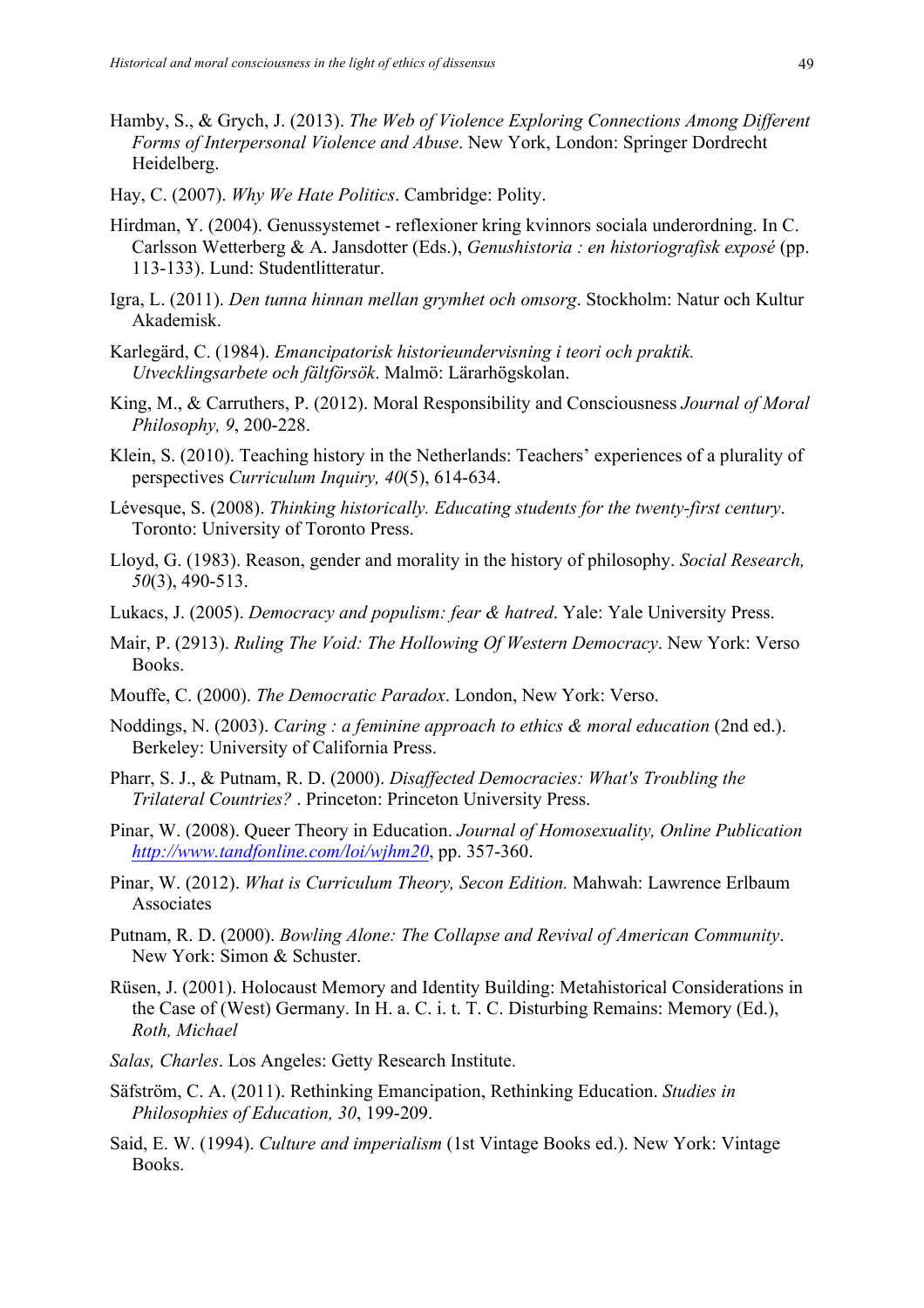Scott, J. W. (1988). *Gender and the politics of history*. New York: Columbia University Press.

- Seixas, P. (2005). Historical consciousness: The progress of knowledge in a postprogressive age. In J. Straub (Ed.), *Making sense of history. Narration, identity, and historical consciousness*. New York, Oxford: Berghahn Books.
- Seixas, P. (2007). Who needs a canon? . In M. Grever & S. Stuurman (Eds.), *Beyond the canon. History for the twenty-first century*. Basingstoke: Palgrave Macmillan.
- Shemilt, D. (2000). The Caliph's coin: The currency of narrative framework in history learning. In P. Stearns, P. Seixas, & S. Wineburg (Eds.), *Knowing, teaching & learning history*. New York: New York University Press.
- Sifton, J. (2015). *Violence all around*.
- Simon, R. (2004). The pedagogical insistance of public memory. In P. Seixas (Ed.), *Theories of historical consciousness*. Toronto, Buffalo, London: University of Toronto Press.
- Smith, M. (2013). *Theoretical perspectives on caring*. New York: Springer Publishing Company.
- Stoker, G. (2010). The Rise of Political Disenchantment. In C. Hay (Ed.), *New Directions in Political Science*. Basingstoke: Palgrave Macmillan.
- Straub, J. (2005). Telling stories, making history: Toward a narrative psychology of the historical construction of meaning. In J. Straub (Ed.), *Making sens of history. Narration, identity, and historical consciousness*. New York, Oxford: Berghahn Books.
- Todd, S. (2003). *Learning from the other. Levinas, psychoanalysis, and ethical possibilities in education*. Albany: State University of New York Press.
- Vanhaute, E. (2013). *World history: an introduction*. New York: Routledge.
- Weedon, C. (1999). *Feminism, theory and the politics of difference*. Malden: Blackwell Publishers.
- Wineburg, S. (2000). Making historical sense. In P. Stearns, P. Seixas, & S. Wineburg (Eds.), *Knowing, teaching & learning history*. New York: New York University Press.
- Wollstonecraft, M. (1975). *An historical and moral view of the origin and progress of the French Revolution and the effect it has produced in Europe* (A facsim. reproduction, with an introd. / ed.). Delmar, N.Y.: Scholars' Facsimiles & Reprints.
- Young, I. M. (1990). *Justice and the politics of difference*. Princeton, N.J.: Princeton Univ. Press.
- Ziarek, E. P. (2001). *An ethics of dissensus: postmodernity, feminism, and the politics of radical democracy*. Stanford, Calif.; [Great Britain]: Stanford University Press.
- Žižek, S. (2008). *Violence. Six sideway reflections*: Macmillan.

#### **Acknowledgements**

I would like to thank the University of Gävle for allowing me time to write this article. Thanks also to the wise comments from the members in the Higher Seminar at the Faculty of Education and Business Studies that helped improve the quality of the text.